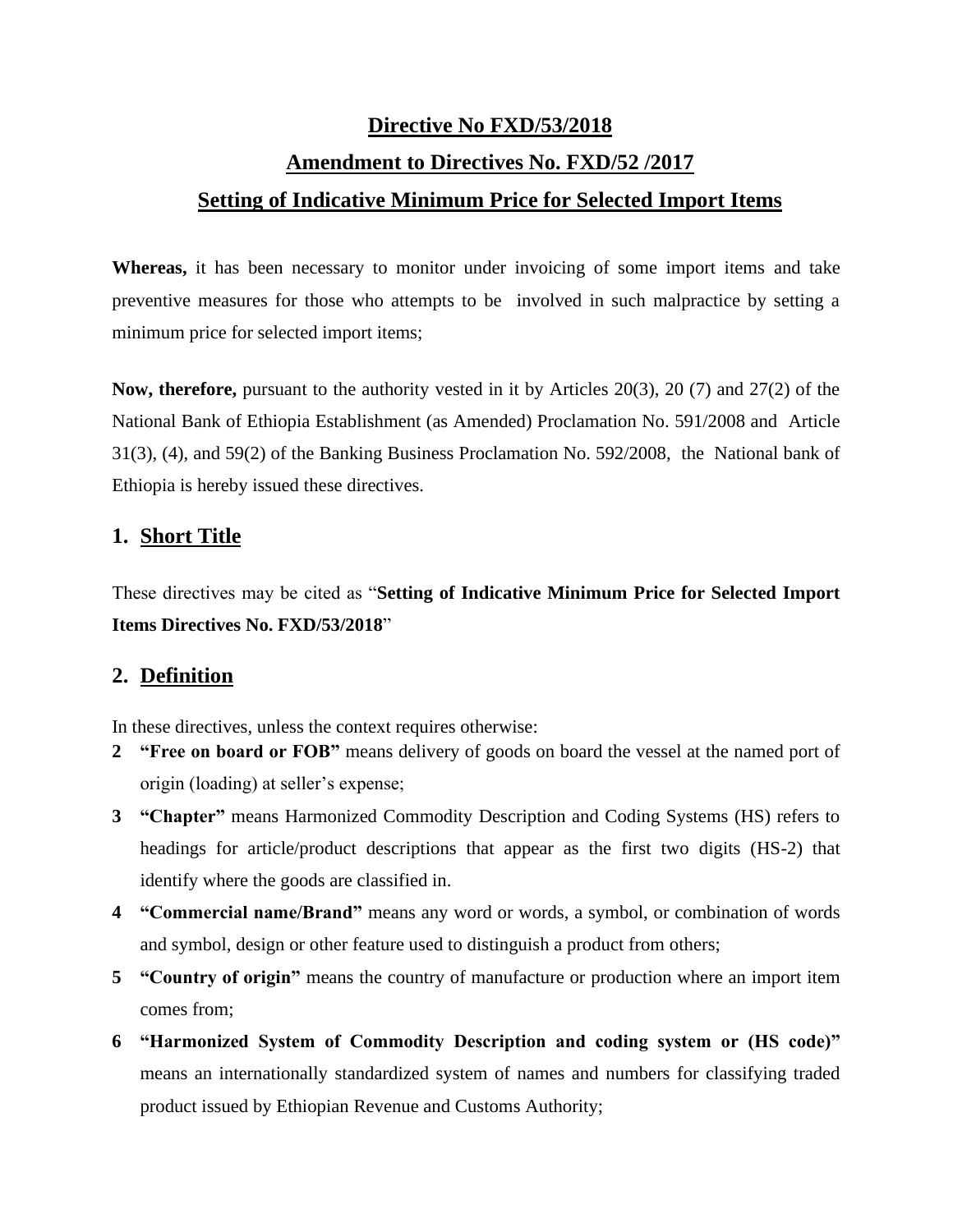- **7 "HS Description"** means the Harmonized System of Commodity Description which is an internationally standardized system of names to classify traded products;
- **8 "Indicative Price"** means unit price/market price of import items calculated based on Ethiopian Revenue and Customs Authority price valuation or obtained from international market;
- **9 "Proforma invoice"** means a document issued by a manufacturer or supplier which shows the price of goods;
- **10 "Quantity"** means the extent, size, or sum of countable or measurable items, expressed as a numerical value;
- **11 "Foreign Currency"** means any currency other than Ethiopian legal tender which is legal tender in any country outside Ethiopia as to which the bank has declared to be acceptable for payment in Ethiopia;
- **12 "Under Invoicing"** means the act or practice of stating the price of a good on an invoice as being less than the price actually paid;
- **13 "Unit of measurement"** means magnitude of a quantity defined and adopted by convention or by law that is used as a standard for measurement of the same kind of quantity such as litter, kilo gram, meter and unit.
- **14 "bank"** means a company licensed by the National Bank to undertake banking business or a bank owned by the Government**;**
- **15 "Senior Officer of a bank"** includes a chief executive officer or a senior executive officer of a bank;
- **16 "chief executive officer"** means a person, by whatever title that person may be referred to, who is primarily responsible for the day-today management of the affairs of a bank;
- **17 "senior executive officer"** means any officer of a bank who is deputy to the chief executive officer or is directly reporting to the board of directors;
- **18 "person"** means any natural or juridical person;
- **19 "National Bank"** means the National Bank of Ethiopia, which is the central bank of the country;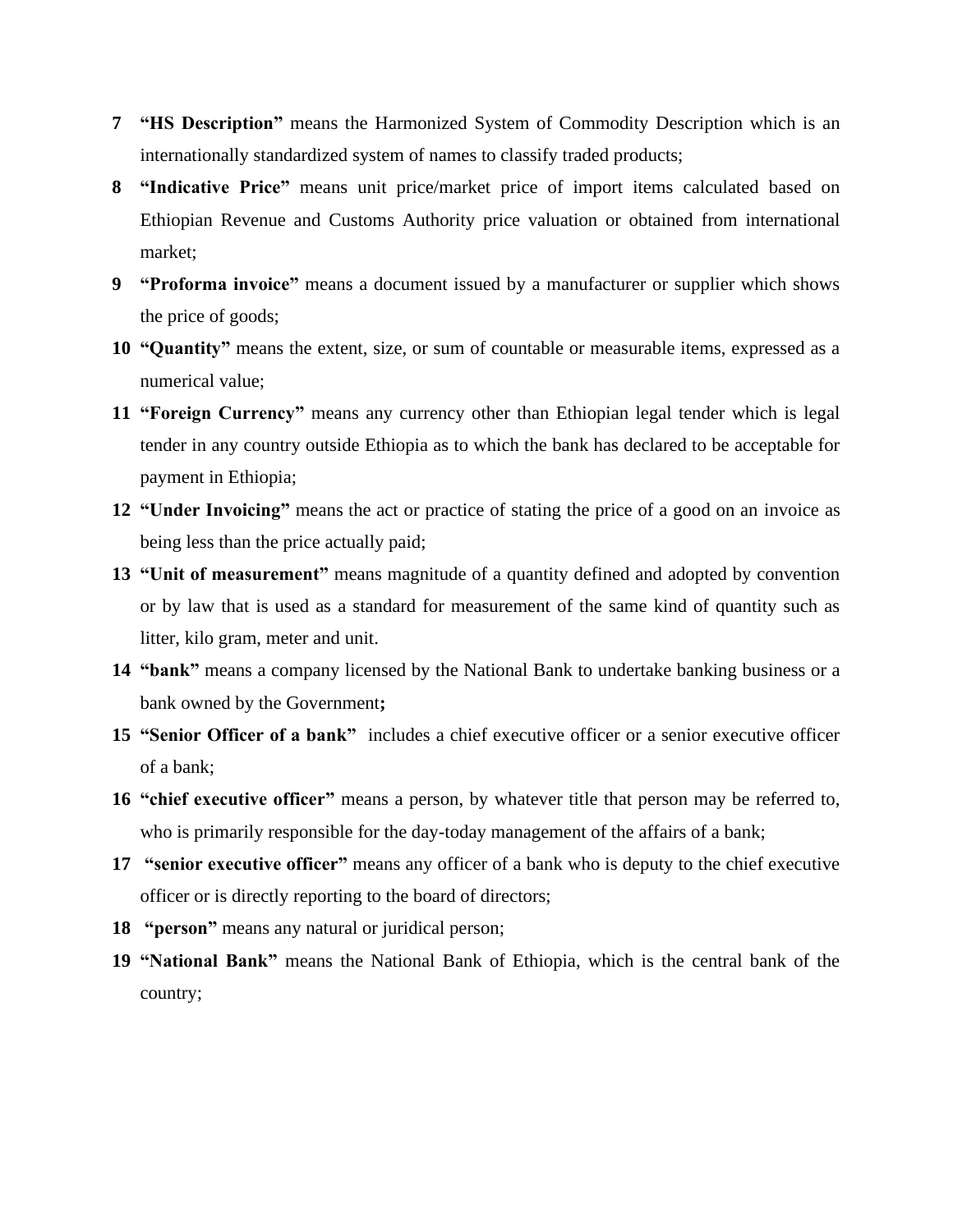# **3. List of selected import items and HS code**

- **3.1** The list of items for which a minimum indicative price is set based on eight digits Harmonized System of Commodity Coding shall be sent to a bank in hard and soft copy by the National Bank of Ethiopia.
- **3.2** The National bank of Ethiopia may revise the list and/or indicative prices from time to time as deemed necessary.

| S.No           | <b>CHAPTER</b>         | <b>DESCRIPTION</b>                                                   |
|----------------|------------------------|----------------------------------------------------------------------|
| $\mathbf{1}$   | Chapter 07             | Edible vegetables, tubers and certain roots                          |
| $\overline{2}$ | Chapter 10             | Cereals                                                              |
| $\mathfrak{Z}$ | Chapter 15             | Fats of animal and vegetables, cleavage products                     |
| $\overline{4}$ | Chapter 17             | Sugar, Sugar confectionery                                           |
| $\overline{5}$ | Chapter 19             | Preparations of Flour, Cereals, Starch or Milk Pastry coocks         |
| 6              | Chapter 30             | <b>Pharmaceutical Products</b>                                       |
| $\overline{7}$ | Chapter 33             | Cosmetics, toilet preparations ,perfumery, essential oils            |
| 8              | Chapter 38             | Miscellaneous chemical products                                      |
| 9              | Chapter 39             | Plastics and articles                                                |
| 10             | Chapter 40             | <b>Rubber and Rubber articles</b>                                    |
| 11             | Chapter 48             | Paper, articles of paper pulp, paper board                           |
| 12             | Chapter 54             | Man made textile materials, filaments, strips                        |
|                |                        |                                                                      |
| 13             | Chapter 61             | Articles of apparel and clothing accessories, knitted or crocheted   |
| 14             | Chapter 62             | Articles of not knitted or crocheted apparel and clothing            |
| 15             | Chapter 63             | Made up textile articles, clothing and worn textiles, sets           |
| 16             | Chapter 64             | Footwear, Gaiters and the like parts                                 |
| 17             | Chapter 72             | Steel and Iron                                                       |
| 18             | Chapter 73             | Steel articles and Iron articles                                     |
|                |                        | Nuclear reactors, boilers, machinery and mechanical appliances;      |
| 19             | Chapter 84             | parts thereof                                                        |
|                |                        | Electrical machinery and equipment and parts thereof; sound          |
|                |                        | recorders and reproducers; television image and sound recorders and  |
| 20             | Chapter 85             | reproducers, parts and accessories of such articles                  |
|                |                        | Vehicles; other than railway or tramway rolling stock, and parts and |
| 21             | Chapter 87             | accessories thereof                                                  |
|                |                        | Photographic, cinematographic, optical, measuring, medical,          |
| 22             | Chapter 90             | surgical                                                             |
| 23             | Chapter 94             | Furniture, Bedding, Mattresses, Mattress Supports, Cushions          |
|                | <b>AND SPARE PARTS</b> |                                                                      |

**3.3** The following are list of selected import Chapters: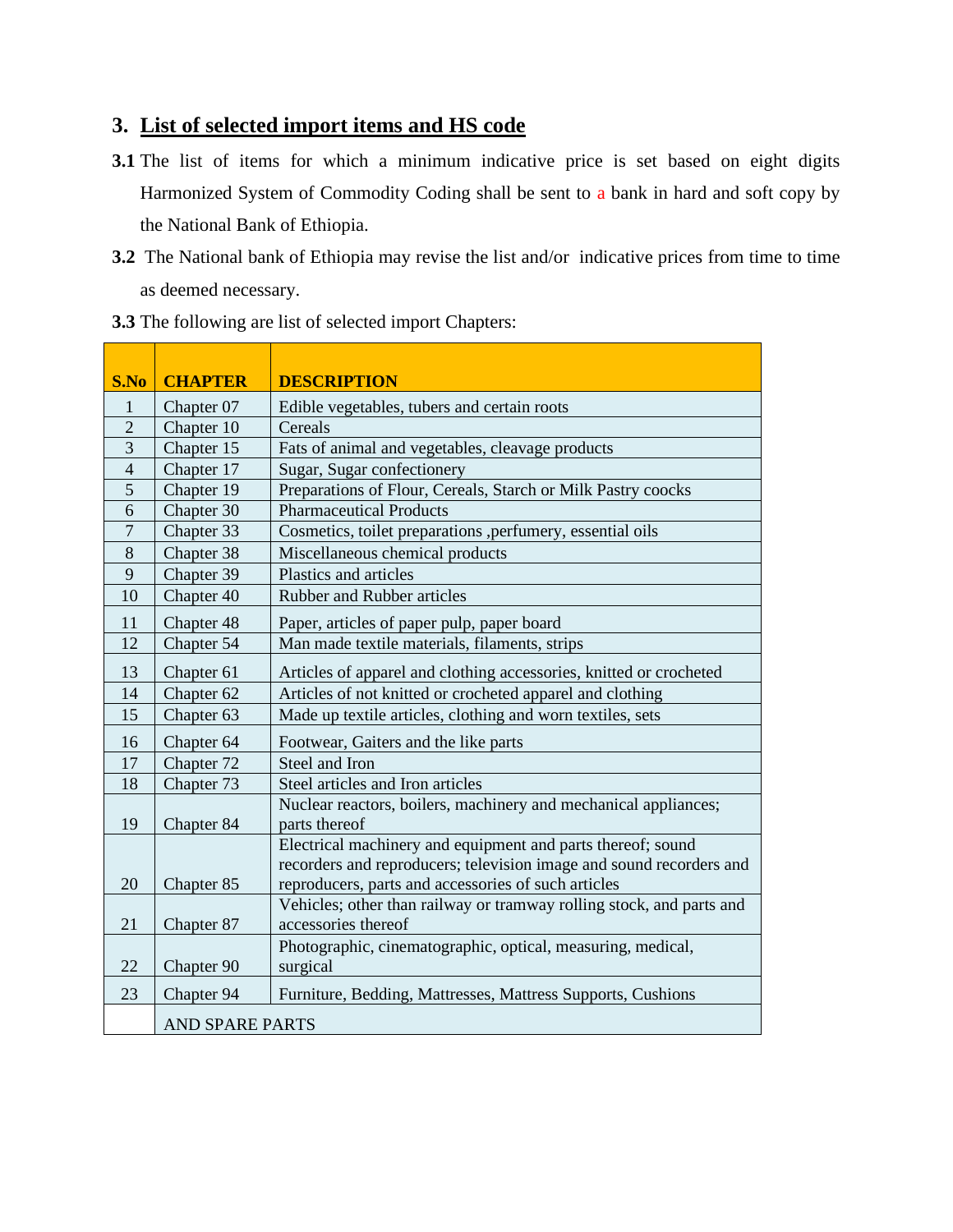#### **4. Import approval requirements for the above listed items**

- **4.1** Notwithstanding to all the required documentation for import of goods set under article 5.1 of Directive No. FXD/07/1998, a bank shall check the following:
	- a) The import item listed on the proforma invoice shall use eight digit HS code, HS description, commercial/Brand name, country of origin, quantity, FOB value, type of Currency, Unit of measurement and unit price.
	- b) A bank may not accept a proforma invoice of import items listed under article 3.3 above with a price less than the minimum indicative price.
- **4.2** Notwithstanding the provision of sub-article 4.1(b) of this Article, a maximum of 10% price reduction from the indicative price may be acceptable by a bank.
- **4.3** A bank is authorized to process import items, if the price of the item is not found as stated under Article 3.3 of these directives, as per the attached undertaking letter format; provided that the undertaking letter is signed by authorized signatory or a person who has a power of attorney.
- **4.4** Notwithstanding the Article 3.1 of these directives, a bank shall process a proforma invoice if the HS code up to 6 digits and the HS description in the proforma invoice match the corresponding list in the minimum price data base provided by the National Bank of Ethiopia

#### **5. Reporting Requirement**

- 5.1 Notwithstanding to reporting requirements set under article 9.1(b) of directive No. FXD/07/1998, which requires a bank to submit a copy of import application with other relevant documents on a weekly basis. A bank shall submit a separate summary of report on list of approved applications for selected import items using the attached format on a monthly basis in hard copy signed at least by IBD Managers accompanied by EXCEL spread sheet in soft copy through secured email to Foreign Exchange Monitoring and Reserve Management Directorate.
- 5.2 A bank shall send every week report for imports approved using undertaking letter, as per article 4.3, by attaching the undertaking letter and proforma invoice and other relevant documents of the signatory for further verification using reporting format attached to these directives.